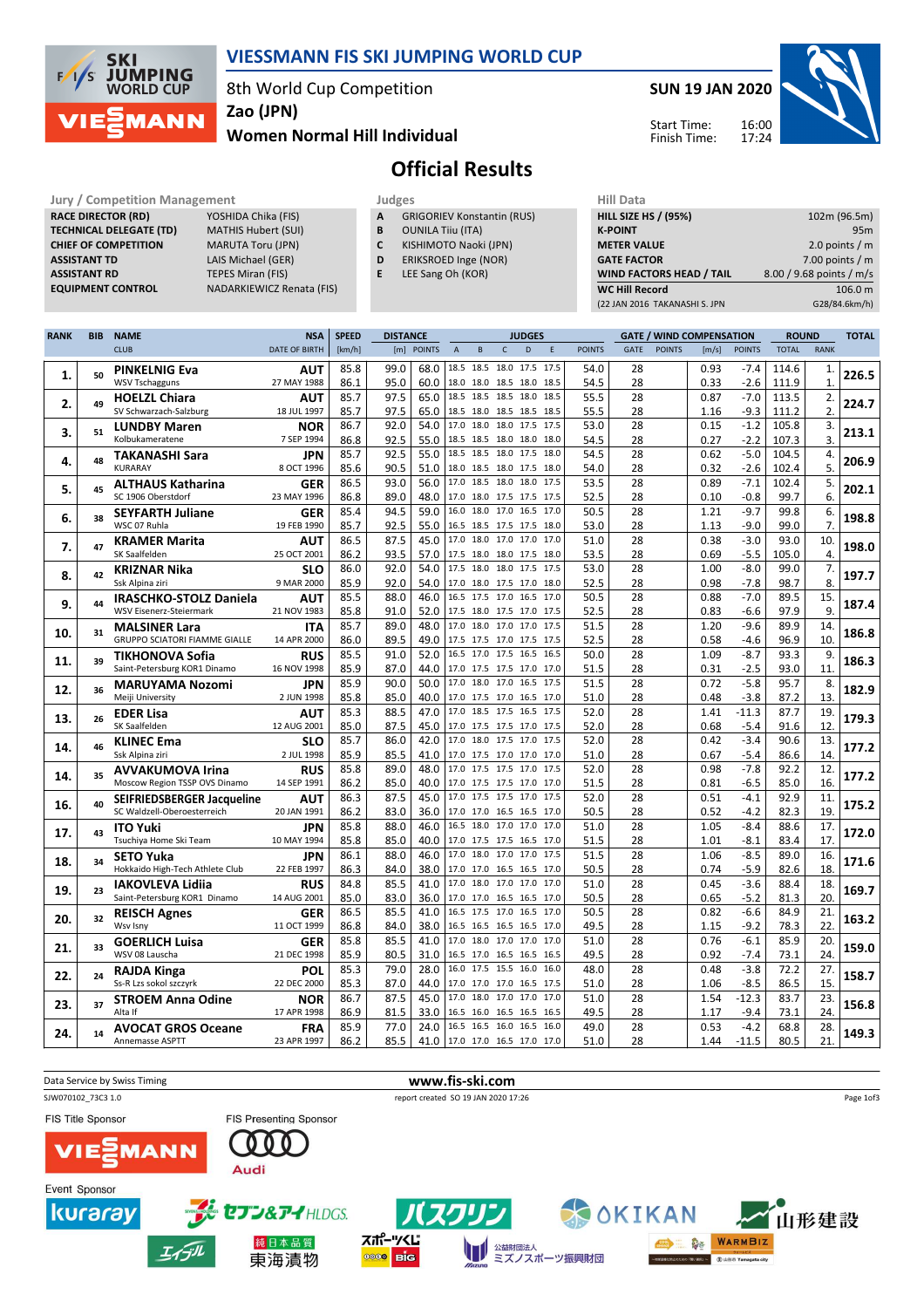

8th World Cup Competition



Zao (JPN)

Women Normal Hill Individual

SUN 19 JAN 2020



16:00 17:24 Start Time: Finish Time:

## Official Results

| <b>RANK</b> | <b>BIB</b> | <b>NAME</b>                        | <b>NSA</b>           | <b>SPEED</b> | <b>DISTANCE</b> |                                 |  |  | <b>JUDGES</b> |    |                                |               |             | <b>GATE / WIND COMPENSATION</b> |       |               |       | <b>ROUND</b> |       |
|-------------|------------|------------------------------------|----------------------|--------------|-----------------|---------------------------------|--|--|---------------|----|--------------------------------|---------------|-------------|---------------------------------|-------|---------------|-------|--------------|-------|
|             |            | <b>CLUB</b>                        | <b>DATE OF BIRTH</b> | [km/h]       | [m]             | <b>POINTS</b>                   |  |  |               | D. |                                | <b>POINTS</b> | <b>GATE</b> | <b>POINTS</b>                   | [m/s] | <b>POINTS</b> | TOTAL | <b>RANK</b>  |       |
| 25.         |            | <b>KOMAR Katra</b>                 | <b>SLO</b>           | 85.3         | 80.5            | 31.0   16.5 18.0 16.0 16.5 16.5 |  |  |               |    |                                | 49.5          | 28          |                                 | 0.76  | $-6.1$        | 74.4  | 25.          | 148.8 |
|             |            | Ssk Bohinj                         | 16 MAY 2001          | 85.8         | 79.0            | 28.0   16.5 16.5 16.0 16.0 16.5 |  |  |               |    |                                | 49.0          | 28          |                                 | 0.32  | $-2.6$        | 74.4  | 23.          |       |
| 26.         |            | <b>IWABUCHI Kaori</b>              | <b>JPN</b>           | 85.3         | 80.0            | 30.0   16.5 17.5 16.0 16.0 16.5 |  |  |               |    |                                | 49.0          | 28          |                                 | 0.68  | $-5.4$        | 73.6  | 26.          | 144.9 |
|             |            | Kitano Construction Corp. Ski Club | 28 APR 1993          | 85.9         | 80.5            | 31.0   15.5 17.0 16.0 15.0 16.5 |  |  |               |    |                                | 48.0          | 28          |                                 | 0.96  | -7.7          | 71.3  | 26.          |       |
| 27.         |            | <b>WUERTH Svenja</b>               | <b>GER</b>           | 86.3         | 86.0            | 42.0 17.0 17.5 17.5 16.5 17.0   |  |  |               |    |                                | 51.5          | 28          |                                 | 1.11  | $-8.9$        | 84.6  | 22.          | 144.3 |
|             |            | SV Bajersbronn                     | 20 AUG 1993          | 86.5         | 75.0            | 20.0 16.0 15.5 15.5 15.5 16.0   |  |  |               |    |                                | 47.0          | 28          |                                 | 0.91  | $-7.3$        | 59.7  | 29.          |       |
| 28.         |            | <b>ROGELJ Spela</b>                | <b>SLO</b>           | 85.3         | 79.5            | 29.0   16.5 17.0 16.0 16.5 16.5 |  |  |               |    |                                | 49.5          | 28          |                                 | 0.48  | $-3.8$        | 74.7  | 24.          | 139.4 |
|             |            | SSK Ilirija                        | 8 NOV 1994           | 85.9         | 77.5            | 25.0 15.5 15.5 15.0 14.5 15.0   |  |  |               |    |                                | 45.5          | 28          |                                 | 0.72  | $-5.8$        | 64.7  | 28.          |       |
| 29.         | 16         | <b>MORAT Lucile</b>                | <b>FRA</b>           | 86.2         | 79.0            | 28.0 16.0 17.0 16.0 16.0 16.5   |  |  |               |    |                                | 48.5          | 28          |                                 | 1.00  | $-8.0$        | 68.5  | 29.          | 138.1 |
|             |            | Courchevel                         | 15 JUN 2001          | 86.1         | 79.0            | 28.0   16.5 16.5 16.0 16.0 16.5 |  |  |               |    |                                | 49.0          | 28          |                                 | 0.93  | $-7.4$        | 69.6  | 27.          |       |
| 30.         |            | <b>KYKKAENEN Julia</b>             | <b>FIN</b>           | 84.9         | 77.5            | 25.0   16.5 17.0 16.0 16.5 16.0 |  |  |               |    |                                | 49.0          | 28          |                                 | 1.11  | $-8.9$        | 65.1  | 30.          | 115.8 |
|             |            | KL SkiJumping Team                 | 17 APR 1994          | 85.0         | 69.5            |                                 |  |  |               |    | 9.0   14.0 15.5 15.0 14.0 14.5 | 43.5          | 28          |                                 | 0.23  | $-1.8$        | 50.7  | 30.          |       |

|     | not qualified for final round |                                                                  |                           |      |      |      |                          |  |  |      |    |      |         |      |     |      |
|-----|-------------------------------|------------------------------------------------------------------|---------------------------|------|------|------|--------------------------|--|--|------|----|------|---------|------|-----|------|
| 31. |                               | <b>OPSETH Silje</b><br>IL Holevaeringen                          | <b>NOR</b><br>28 APR 1999 | 86.3 | 76.0 | 22.0 | 16.5 16.5 16.0 16.0 16.0 |  |  | 48.5 | 28 | 0.84 | $-6.7$  | 63.8 | 31. | 63.8 |
| 32. | 29                            | <b>CLAIR Julia</b><br>Xonrupt                                    | <b>FRA</b><br>20 MAR 1994 | 84.9 | 77.5 | 25.0 | 16.5 16.5 16.0 16.0 16.0 |  |  | 48.5 | 28 | 1.33 | $-10.6$ | 62.9 | 32. | 62.9 |
| 33. |                               | <b>KABLUKOVA Ksenia</b><br><b>Sdushor Start</b>                  | <b>RUS</b><br>16 JUN 1998 | 85.5 | 74.0 | 18.0 | 16.5 16.5 16.0 16.0 16.0 |  |  | 48.5 | 28 | 0.47 | $-3.8$  | 62.7 | 33. | 62.7 |
| 34. |                               | <b>MALSINER Manuela</b><br><b>GRUPPO SCIATORI FIAMME GIALLE</b>  | <b>ITA</b><br>15 DEC 1997 | 85.0 | 73.0 | 16.0 | 16.5 16.0 16.0 16.0 16.0 |  |  | 48.0 | 28 | 0.50 | $-4.0$  | 60.0 | 34. | 60.0 |
| 35. |                               | <b>TWARDOSZ Anna</b><br>PKS Olimpijczyk Gilowice                 | <b>POL</b><br>12 APR 2001 | 85.5 | 73.0 | 16.0 | 15.5 15.5 16.0 15.5 16.0 |  |  | 47.0 | 28 | 0.55 | $-4.4$  | 58.6 | 35. | 58.6 |
| 36. | 28                            | <b>FREITAG Selina</b><br>Sg Nickelhuette Aue                     | <b>GER</b><br>19 MAY 2001 | 86.5 | 76.5 | 23.0 | 14.5 15.0 15.0 14.5 15.0 |  |  | 44.5 | 28 | 1.21 | $-9.7$  | 57.8 | 36. | 57.8 |
| 36. |                               | <b>BRECL Jerneja</b><br>SSK Mislinja                             | <b>SLO</b><br>9 AUG 2001  | 85.1 | 75.5 | 21.0 | 16.5 16.5 16.0 16.0 16.0 |  |  | 48.5 | 28 | 1.46 | $-11.7$ | 57.8 | 36. | 57.8 |
| 38. |                               | <b>VOROS Virag</b><br>Koszegi SE                                 | <b>HUN</b><br>12 JUL 1999 | 85.5 | 74.0 | 18.0 | 15.5 15.5 15.5 15.5 16.0 |  |  | 46.5 | 28 | 0.99 | $-7.9$  | 56.6 | 38. | 56.6 |
| 39. |                               | <b>RUNGGALDIER Elena</b><br><b>GRUPPO SCIATORI FIAMME GIALLE</b> | <b>ITA</b><br>10 JUL 1990 | 85.1 | 70.0 | 10.0 | 15.5 15.5 15.5 15.0 15.5 |  |  | 46.5 | 28 | 0.44 | $-3.5$  | 53.0 | 39. | 53.0 |
| 40. |                               | KOBAYASHI Yuka<br>Chintai Ski Club                               | <b>JPN</b><br>16 MAY 1994 | 84.9 | 66.5 | 3.0  | 15.0 15.0 14.5 14.0 14.5 |  |  | 44.0 | 28 | 0.47 | $-3.8$  | 43.2 | 40. | 43.2 |